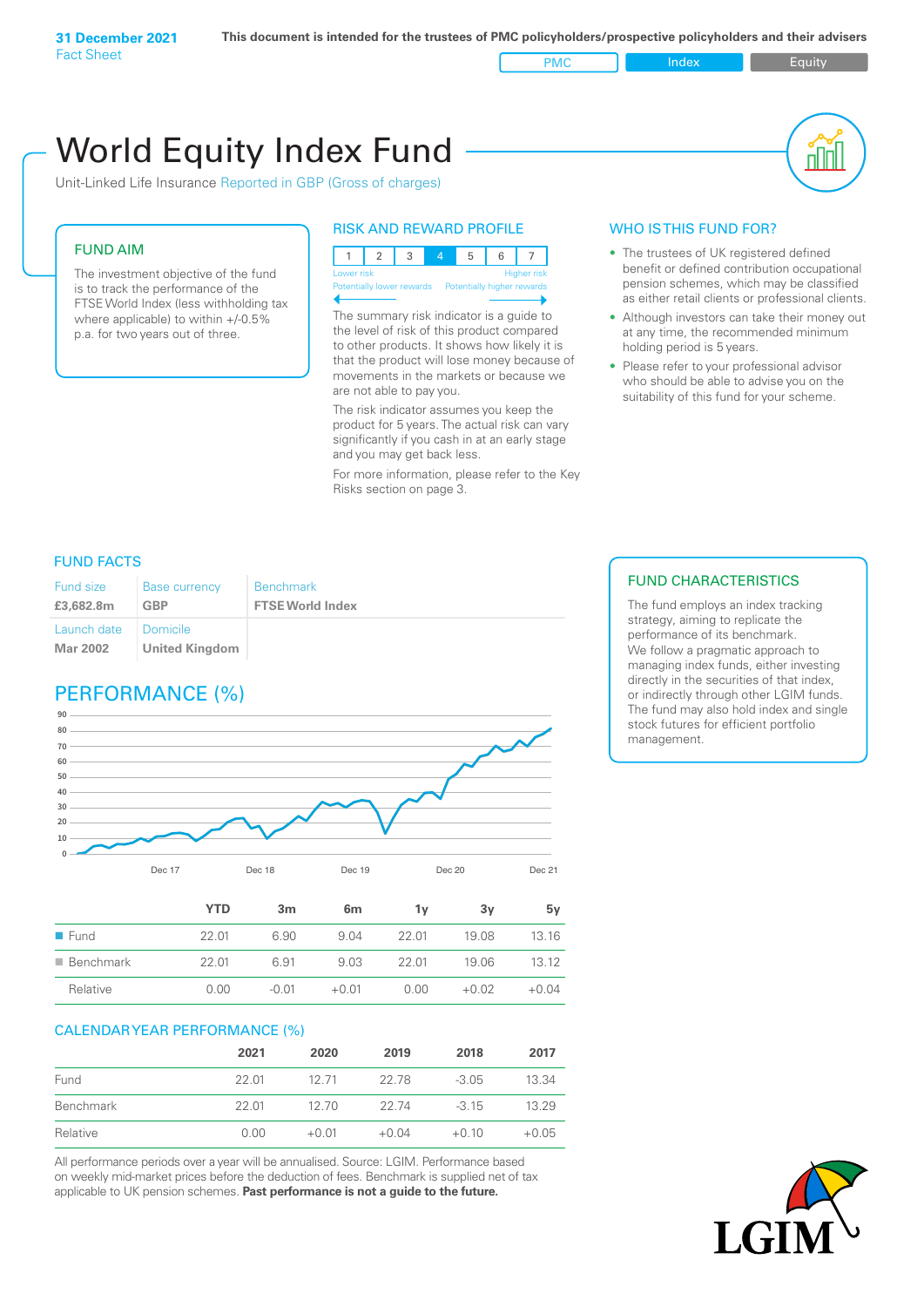# PORTFOLIO BREAKDOWN

All data source LGIM unless otherwise stated. Totals may not sum due to rounding. In order to minimise transaction costs, the Fund will not always own all the assets that constitute the index and on occasion it will own assets that are not in the index. The number of fund holdings can differ from the index due to corporate events and proxy holdings.



# SECTOR (%)

| ■ Technology               | 24.9 |
|----------------------------|------|
| Consumer Discretionary     | 15.0 |
| $\blacksquare$ Industrials | 13.4 |
| $\blacksquare$ Financials  | 13.2 |
| ■ Health Care              | 11.8 |
| ■ Consumer Staples         | 6.0  |
| ■ Basic Materials          | 3.6  |
| ■ Energy                   | 3.3  |
| Telecommunications         | 3.1  |
| $\Box$ Other               | 5.8  |
|                            |      |

# MARKET CAPITALISATION (%) TOP 10 HOLDINGS (%)

| ■ Large            | 81.9 |
|--------------------|------|
| $\blacksquare$ Mid | 18.1 |

■ Top 10 holdings 17.8% Rest of portfolio 82.2% No. of holdings in fund 2,713 No. of holdings in index 2,666

| Apple                                     | 42  |
|-------------------------------------------|-----|
| Microsoft                                 | 38  |
| Amazon.Com                                | 2.2 |
| Alphabet A                                | 1.3 |
| Tesla                                     | 13  |
| Alphabet C                                | 12  |
| Meta Platforms A                          | 12  |
| <b>NVIDIA</b>                             | 11  |
| Taiwan Semiconductor Manufacturing Co 0.8 |     |
| Unitedhealth Group                        |     |
|                                           |     |

# COUNTRY (%)

|   | <b>United States</b> | 64.3 |  |
|---|----------------------|------|--|
|   | Japan                | 6.7  |  |
| 4 | United Kingdom       | 4.1  |  |
|   | France               | 3.0  |  |
|   | Canada               | 2.7  |  |
| Œ | Switzerland          | 2.6  |  |
|   | Germany              | 2.4  |  |
|   | Australia            | 2.0  |  |
|   | Taiwan               | 2.0  |  |
|   | Other                | 10.3 |  |
|   |                      |      |  |



The Index Fund Management team comprises 25 fund managers, supported by two analysts. Management oversight is provided by the Global Head of Index Funds. The team has average industry experience of 15 years, of which seven years has been at LGIM, and is focused on achieving the equally important objectives of close tracking and maximising returns.